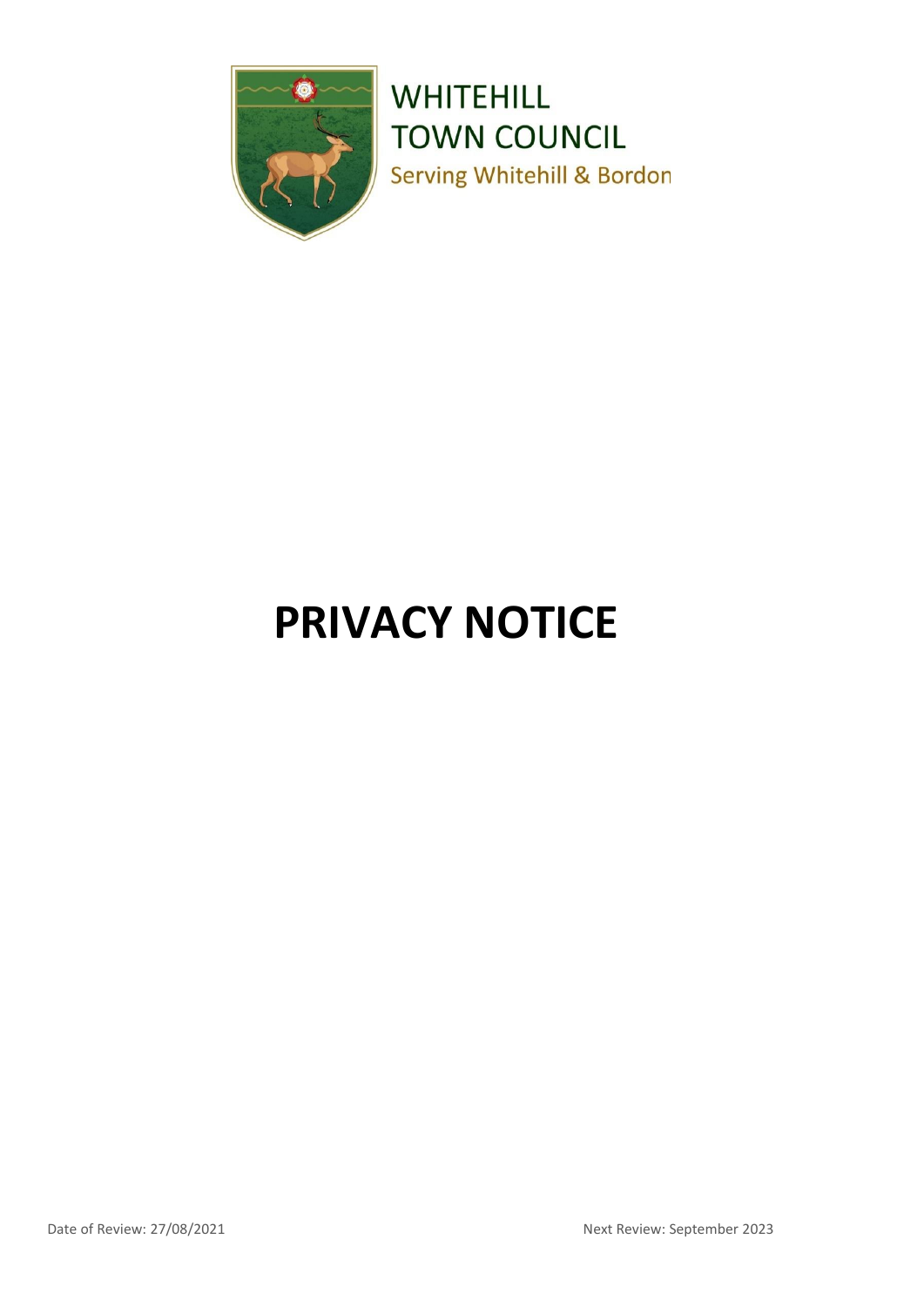# **Contents**

| 9. Rights Related to Automated Decision Making and Profiling Page 2 |  |
|---------------------------------------------------------------------|--|
|                                                                     |  |
|                                                                     |  |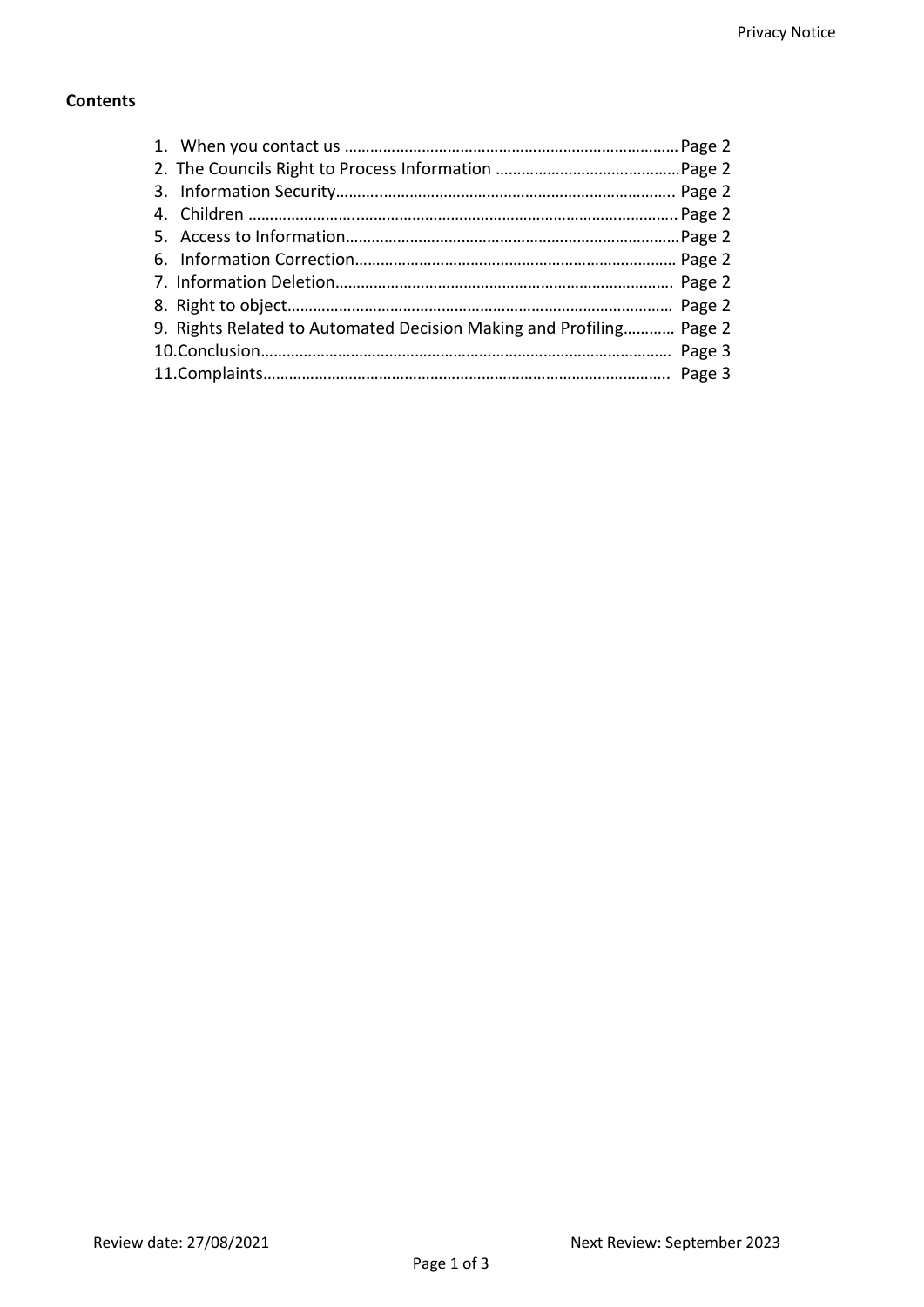#### **1. WHEN YOU CONTACT US**

The information you provide (personal information such as name, address, email address, phone number, organisation) will be processed and stored to enable us to contact you and respond to your correspondence, provide information and/or access our facilities and services. Your personal information will not be shared or provided to any other third party.

#### **2. THE COUNCILS RIGHT TO PROCESS INFORMATION**

General Data Protection Regulations Article 6 (1) (a) (b) and (e)

- Processing is with consent of the data subject or
- Processing is necessary for compliance with a legal obligation or
- Processing is necessary for the performance of a task carried out in the public interest or in the exercise of official authority vested in the controller

#### **3. INFORMATION SECURITY**

Whitehill Town Council has a duty to ensure the security of personal data. We make sure that your information is protected from unauthorised access, loss, manipulation, falsification, destruction or unauthorised disclosure. This is done through appropriate technical measures and appropriate policies. Copies of these policies can be requested.

We will only keep your data for the purpose it was collected for and only for as long as is necessary. After which it will be deleted. (You may request the deletion of your data held by Whitehill Town Council at any time).

#### **4. CHILDREN**

We will not process any data relating to a child (under 13) without the express parental/guardian consent of the child concerned.

#### **5. ACCESS TO INFORMATION**

You have the right to request access to the information we have on you. You can do this by contacting our Data Information Officer: Town Clerk.

## **6. INFORMATION CORRECTION**

If you believe that the information we have about you is incorrect, you may contact us so that we can update it and keep your data accurate. Please contact the Town Clerk to request this.

## **7. INFORMATION DELETION**

If you wish Whitehill Town Council to delete the information about you please contact the Town Clerk to request this.

## **8. RIGHT TO OBJECT**

If you believe that your data is not being processed for the purpose it has been collected for, you may object: Please contact the Town Clerk to object.

## **9. RIGHTS RELATED TO AUTOMATED DECISION MAKING AND PROFILING**

Whitehill Town Council does not use any form of automated decision making or the profiling of individual personal data.